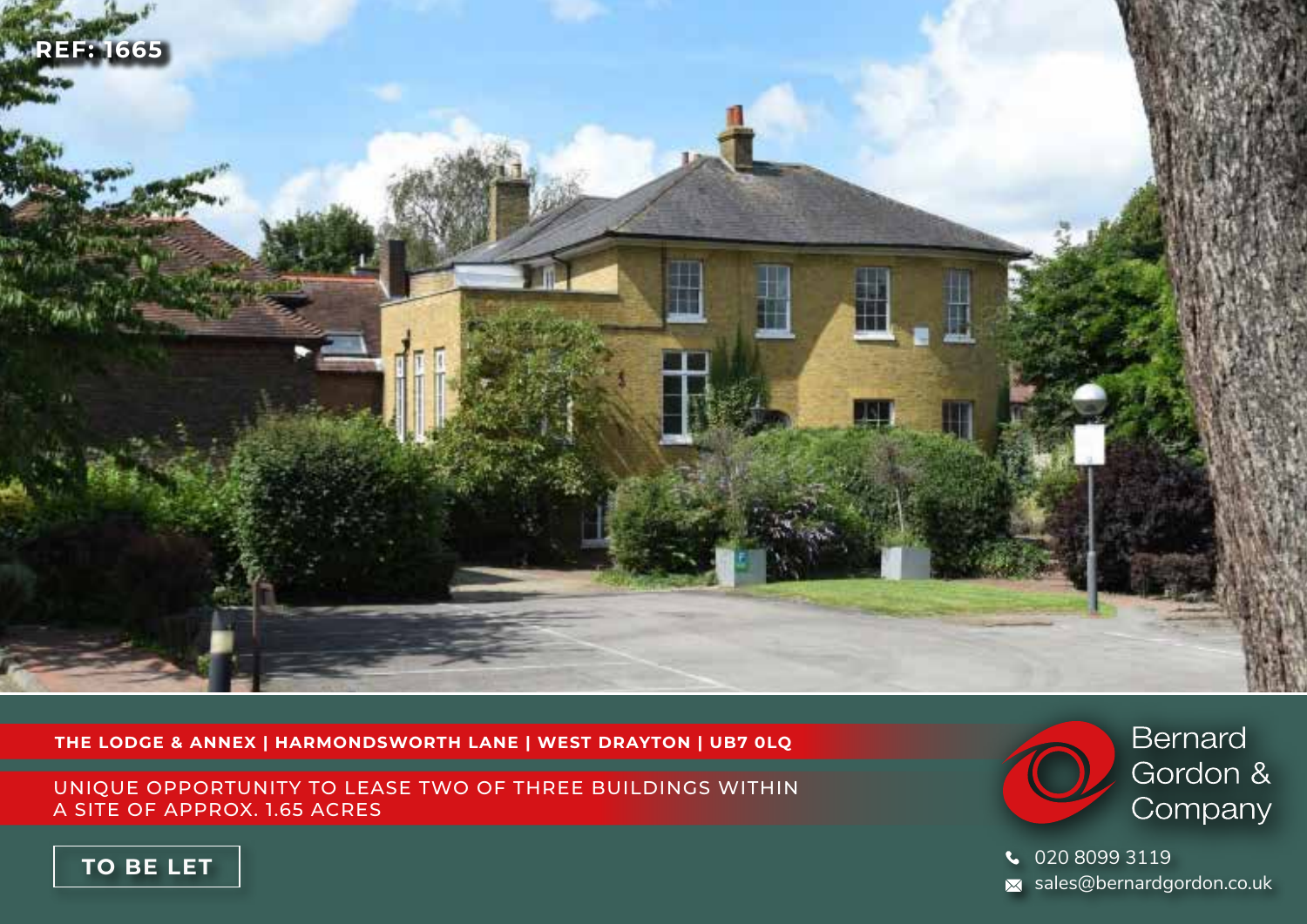## **OVERVIEW**

Total gross internal floor area of available accommodation approx. 18,750 sq.ft.

Approx. 60/70 parking spaces with a demised outdoor area to the rear for use as a children's play area if required.

Ideal for a number of uses including day nurseries, creche, medical, dental etc. Or alternative uses including primary/ secondary or SEN school, subject to planning.

Can be split to provide two separate buildings.

Currently undergoing refurbishment.

Available with vacant possession.

To be let on new FR&I lease for a term to be agreed, rent upon application.

Subject to contract.









**020 8099 3119 sales@bernardgordon.co.uk**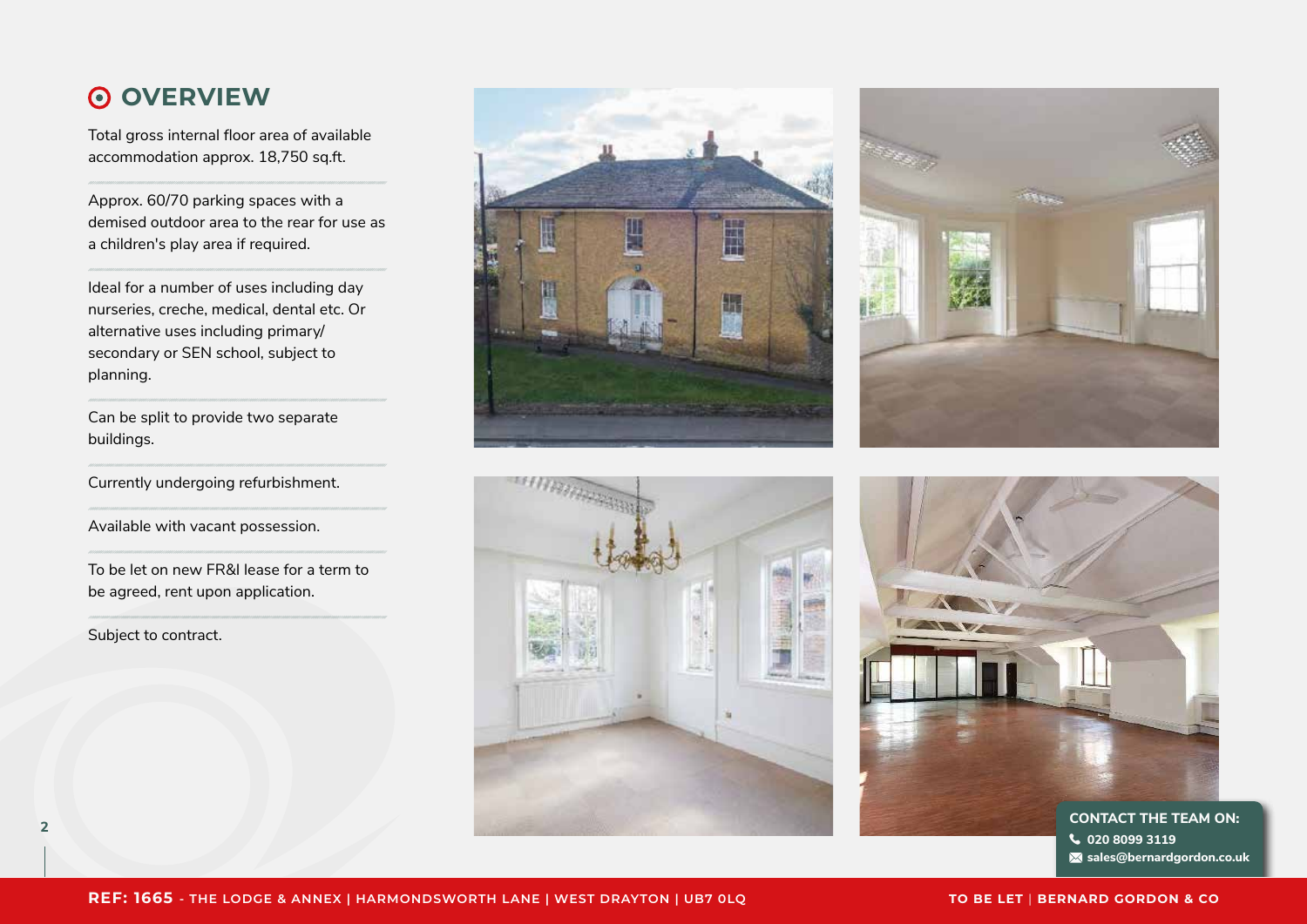## **LOCATION**

Harmondsworth is situated in the London Borough of Hillingdon, West London. It comprises an attractive village with historical charm, whilst it is predominantly a residential area, there are various amenities close by as well as a village green with a medieval church, as well as a 14th century Great Barn. The property is situated on the south of Harmondsworth Lane, close to its junctions Holloway Lane and Hatch Lane. The property has excellent road connections with direct access to the M4 from Harmondsworth Lane.

The area benefits from excellent transport connectivity at both Heathrow and West Drayton. West Drayton is approx. 1.6 miles to the property and London Heathrow Airport is approx. 2 miles away. This location has already seen the benefits of its ongoing regeneration, with the forthcoming Queen Elizabeth Line (Crossrail) aiming to provide further commuter links in and out of the capital.

Bus services are also readily available.

#### **THE PROPERTY**  $\odot$

**3**

The site comprises 3 buildings within a secure, gated entrance. Aviation House sits at the rear of the site and has been let to an office user and is therefore not currently available. The available accommodation is provided in both The Lodge and The Annex. The Lodge is a Grade II listed building constructed in the 19th Century and is currently being refurbished. It is planned over lower ground, ground and first floors and is currently vacant. The Annex comprises a two-storey brick-built office building, split over ground and first floors. The two available buildings are joined by an internal stairwell, creating links at ground and first floor level however can be let as separate units if preferred.

Given the location within the site of Aviation House, it will be straight forward to separate the site into two or three separate demises to provide a safe and secure accommodation if required for an educational user etc.

There is approximately 60/70 parking spaces at the front of the building along with a demised outdoor area to the rear for use as a children's play area if required The property is currently vacant and refurbish works are ongoing to improve the internal condition.

We are advised the total gross internal floor area of the available accommodation within the Lodge and Annex buildings are approx. 18,750 sq.ft. (1,741 sq m) a breakdown of both buildings are shown in the table adjacent.

| The Lodge    | <b>NIA</b> |       | <b>IPMS 3</b> |       | GIA   |                  |
|--------------|------------|-------|---------------|-------|-------|------------------|
|              | Sq M       | Sq Ft | Sq M          | Sq Ft | Sq M  | Sq <sub>Ft</sub> |
| Lower Ground | 186.8      | 2.010 | 206.6         | 2.224 | 261.8 | 2,818            |
| Ground       | 171.8      | 1.849 | 176.4         | 1.899 | 258.5 | 2,782            |
| First        | 178.4      | 1.920 | 186.3         | 2.005 | 226.8 | 2,441            |
| <b>Total</b> | 537.0      | 5,779 | 569.3         | 6,128 | 747.1 | 8,041            |

| The Annex | <b>NIA</b> |       | <b>IPMS 3</b> |       | <b>GIA</b> |        |
|-----------|------------|-------|---------------|-------|------------|--------|
|           | Sq M       | Sa Ft | Sa M          | Sa Ft | Sa M       | Sq Ft  |
| Ground    | 401.9      | 4.326 | 422.0         | 4.542 | 493.6      | 5.313  |
| First     | 402.8      | 4.336 | 423.3         | 4.556 | 501.9      | 5.402  |
| Total     | 804.7      | 8,662 | 845.3         | 9.098 | 995.5      | 10,715 |



**CONTACT THE TEAM ON: 020 8099 3119 sales@bernardgordon.co.uk**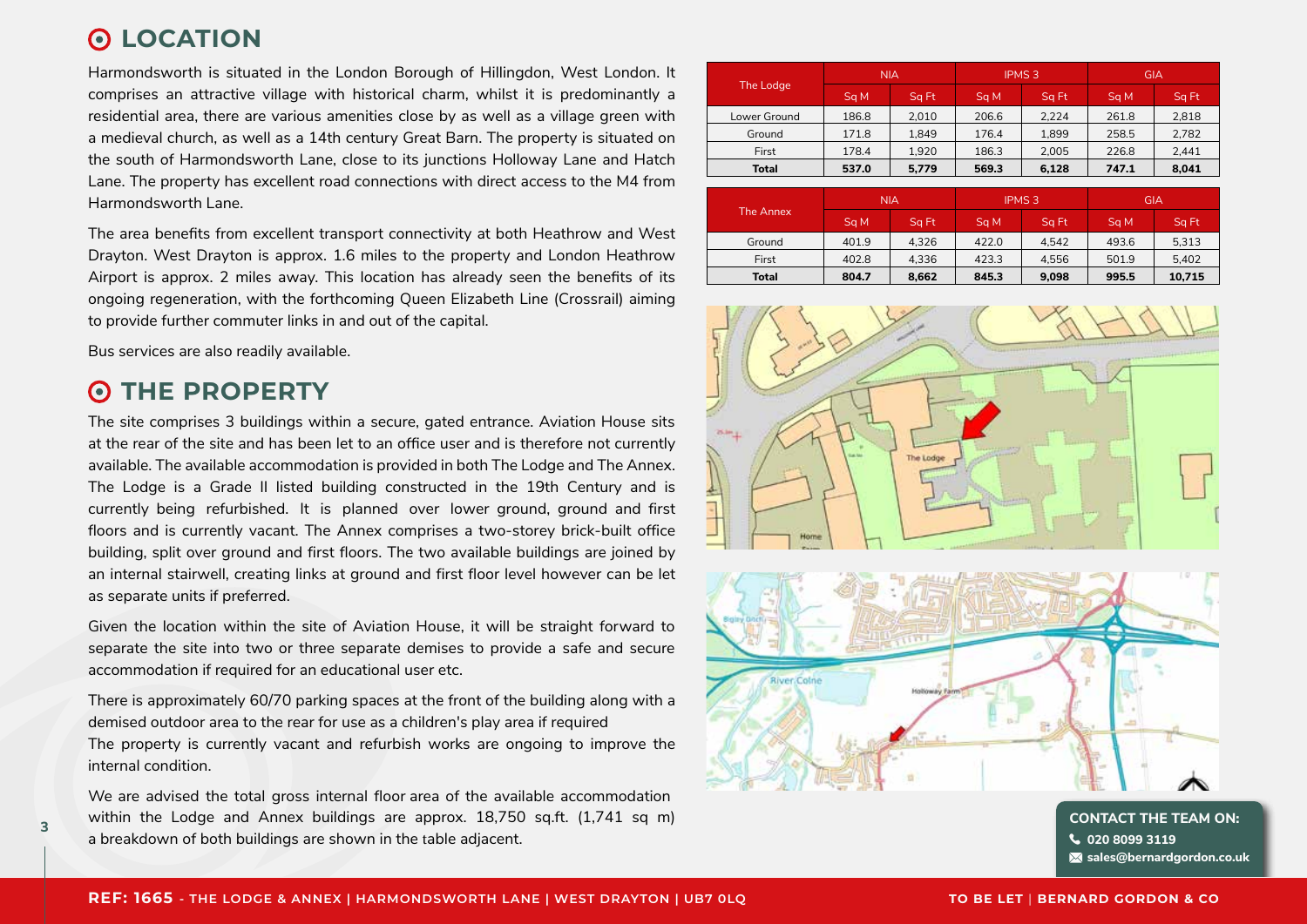

## **O PLANNING**

We are advised the planning permission falls within use class E and note the buildings were previously used as offices. NOTE: As from 1st September 2020 the use class order has been redefined and the commercial element of this property, we are advised, now falls into category E and is therefore deemed ideal for a number of uses including medical, day nurseries, leisure, offices etc.

Other alternative uses including education, primary/secondary schools, SEN, colleges, music/dance schools, universities etc. would be considered on a subject to planning basis.

The property is situated within Harmondsworth Village Conservation Area. An area to the south eastern corner of the site is situated within the Greenbelt. The Lodge is Grade II Listed; and the Property sits outside the Flood Zones. The Property is located on the northern boundary of the proposed Heathrow Expansion. Tenants should undertake their own due diligence to inform themselves on the matter in making any proposal.

## **O** VAT

I am advised the property is not elected for VAT purposes.

## **O**RENT

We are seeking offers for a new FR&I lease ideally for both buildings though may consider letting the buildings separately, on a new FR&I lease, rent upon application. Freehold offers may be considered, subject to contract.<br> **4 application. Freehold offers may be considered, subject to contract.** 

## **O** EPC

In hand.

# **O**RATING

TBA.

# **O** COSTS

Each party to be responsible for their own legal and professional costs.

## **HOLDING DEPOSIT**

Purchasers/tenants wishing to secure this property will be required to pay a holding deposit to Bernard Gordon & Co of £5000. This deposit is not refundable except if the vendor/landlord withdraws or clear title cannot be proved (or suitable indemnity cannot be provided). In addition the holding deposit is not refundable in the event that a prospective purchaser/tenant fails to exchange/complete after a reasonable period following the submission of the legal documentation or if the purchaser/tenant does not exchange/ complete on or before set/agreed deadlines for exchange/completion. This deposit is held in our clients account until completion.



**020 8099 3119 sales@bernardgordon.co.uk**